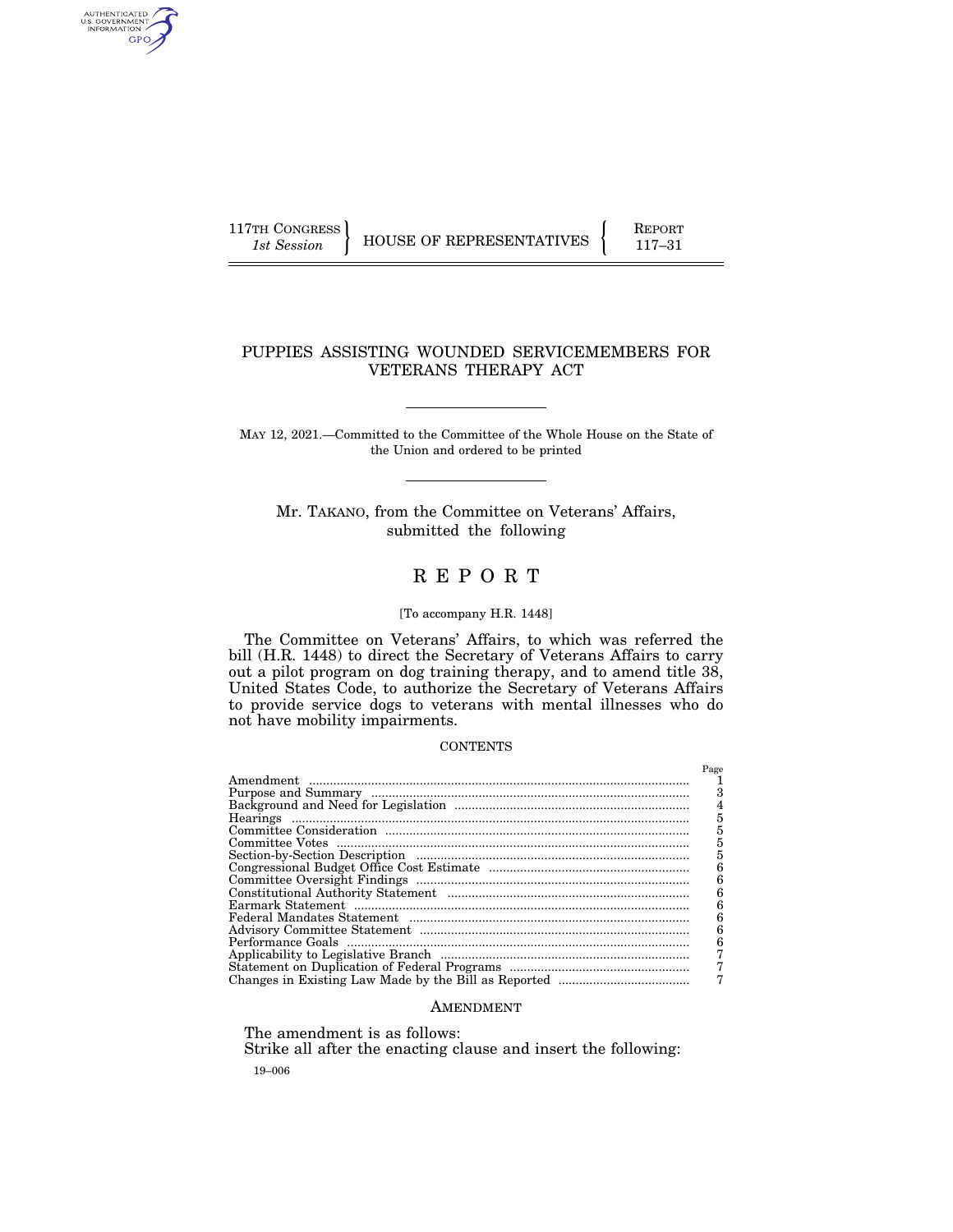**SECTION 1. SHORT TITLE.** 

This Act may be cited as the ''Puppies Assisting Wounded Servicemembers for Veterans Therapy Act'' or the ''PAWS for Veterans Therapy Act''.

#### **SEC. 2. DEPARTMENT OF VETERANS AFFAIRS PILOT PROGRAM ON DOG TRAINING THERAPY.**

(a) IN GENERAL.—Not later than 180 days after the date of the enactment of the Act, the Secretary of Veterans Affairs shall commence the conduct of a pilot program to provide canine training to eligible veterans diagnosed with post-traumatic stress disorder (in this section referred to as "PTSD") as an element of a complementary and integrative health program for such veterans.

(b) DURATION; MEDICAL CENTERS.—

(1) DURATION.—The Secretary shall carry out the pilot program under subsection (a) for a five-year period beginning on the date of the commencement of the pilot program.

(2) MEDICAL CENTERS.—The Secretary shall ensure that such pilot program is carried out by not fewer than five medical centers of the Department of Veterans Affairs located in geographically diverse areas.

(c) AGREEMENTS WITH ENTITIES.—In carrying out the pilot program under subsection (a), the Secretary shall seek to enter into agreements with nongovernmental entities that the Secretary determines have the demonstrated ability to provide the canine training specified in subsection (a).

(d) REQUIRED CONDITIONS.—The Secretary shall include in any agreement under subsection (c) conditions requiring that the nongovernmental entity seeking to enter into the agreement—

(1) submits to the Secretary certification that the entity is an accredited service dog training organization;

(2) agrees to ensure that veterans participating in the pilot program under subsection (a) receive training from certified service dog training instructors for a period of time determined appropriate by the entity;

(3) agrees to ensure that veterans participating in such pilot program are prohibited from having access to a dog under such pilot program at any time during such participation without the supervision of a certified service dog training instructor;

(4) agrees to ensure that veterans participating in such pilot program receive training in skills unique to the needs of the veteran to address or alleviate PTSD symptoms of the veteran;

(5) agrees not to use shock collars or prong collars as training tools and to use positive reinforcement training; and

(6) agrees to provide any follow-up training support specified in subsection  $(e)(2)$ , as applicable.

(e) ADOPTION OF DOG.—

(1) IN GENERAL.—A veteran who has participated in the pilot program under subsection (a) may adopt a dog that the veteran assisted in training during such pilot program if the veteran and the veteran's health provider (in consultation with the entity that provided the canine training with respect to the dog under such pilot program) determine that it is in the best interest of the veteran.

(2) FOLLOW-UP TRAINING SUPPORT.—If a veteran adopts a dog under paragraph (1), the entity that provided the canine training with respect to the dog under the pilot program shall provide follow-up training support for the life of the dog. Such support shall include the provision of a contact plan between the veteran and the entity that enables the veteran to seek and receive assistance from the entity to ensure the dog is being properly cared for.

(f) ELIGIBILITY FOR OTHER CARE AND TREATMENT.—Participation in the pilot program under subsection (a) may not preclude a veteran from receiving any other medical care or treatment for PTSD furnished by the Department, including therapy, for which the veteran is otherwise eligible.

(g) COLLECTION OF DATA.—In carrying out this section, the Secretary shall—

(1) develop metrics and other appropriate means to measure, with respect to veterans participating in the pilot program under subsection (a)-

(A) the number of such veterans participating;

(B) the satisfaction of such veterans with the pilot program;

(C) whether participation in the pilot program resulted in any clinically relevant improvements for such veterans, as determined by the health care provider or clinical team that referred the veteran to participate in the pilot program; and

(D) such other factors as the Secretary may determine appropriate; and (2) establish processes to document and track the progress of such veterans under the pilot program with respect to health benefits and improvements.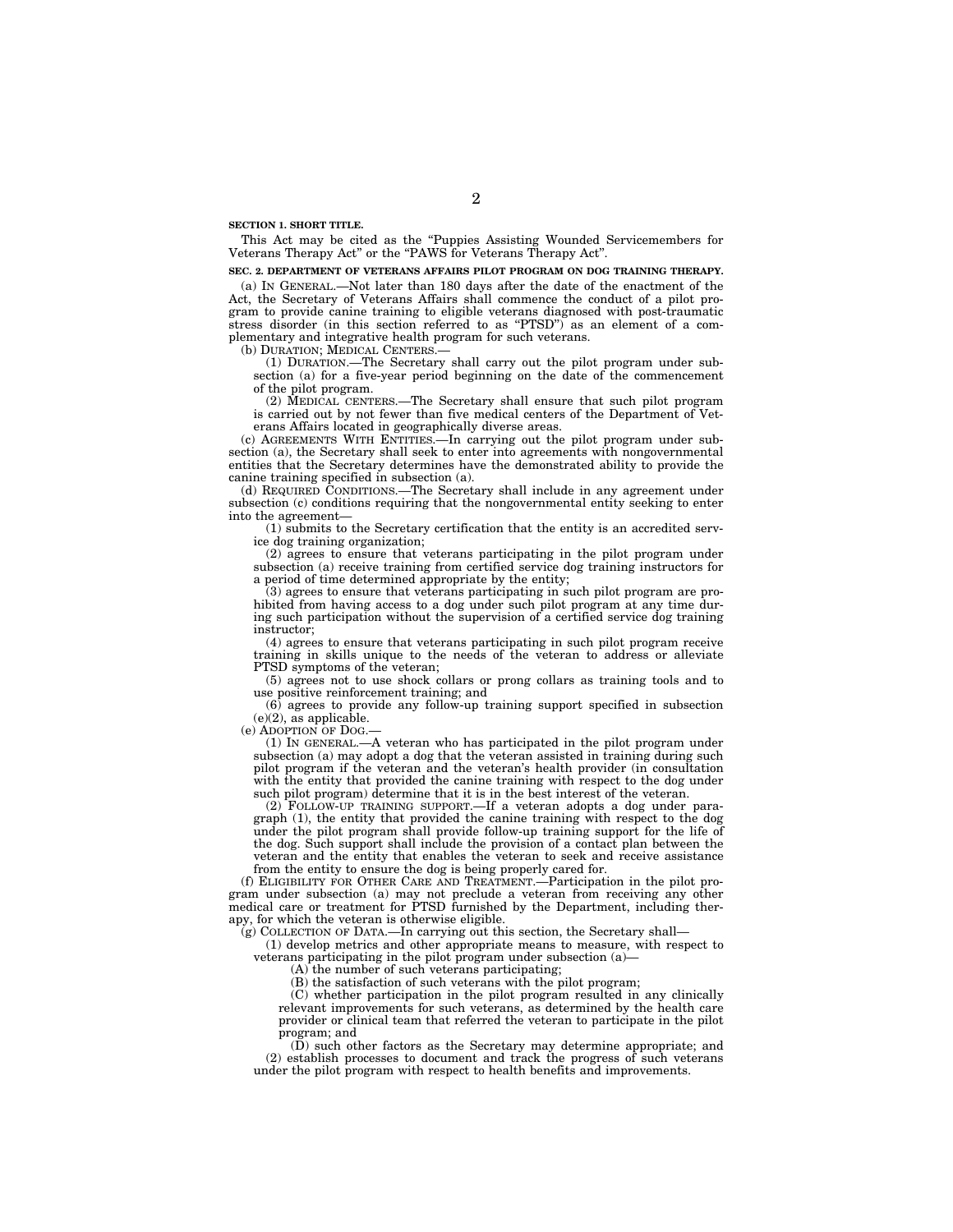(h) REPORT BY SECRETARY.—Not later than one year before the date on which the pilot program under subsection (a) terminates, the Secretary shall submit to the Committees on Veterans' Affairs of the House of Representatives and the Senate a report containing the recommendations of the Secretary regarding—

(1) whether to extend or make permanent the pilot program; and (2) the feasibility and advisability of expanding the pilot program to address mental health conditions other than PTSD.<br>(i) GAO BRIEFING AND STUDY.—

(1) BRIEFING.—Not later than one year after the date of the commencement of the pilot program under subsection (a), the Comptroller General of the United States shall provide to the Committees on Veterans' Affairs of the House of Representatives and the Senate a briefing on the methodology established for the pilot program.

(2) REPORT.—Not later than 270 days after the date on which the pilot pro-gram terminates, the Comptroller General shall submit to the committees specified in paragraph (1) a report on the pilot program. Such report shall include an evaluation of the approach and methodology used for the pilot program with respect to—

(A) assisting veterans with PTSD; and

(B) measuring relevant metrics, such as reduction in scores under the Cli-nician Administered PTSD Scale (CAPS), improvement in psychosocial function, and therapeutic compliance.

(j) DEFINITIONS.—In this section:

(1) The term "accredited service dog training organization" means an organization described in section  $501(c)(3)$  of the Internal Revenue Code of 1986 that—

(A) provides service dogs to veterans with PTSD; and

(B) is accredited by an accrediting organization with demonstrated experience, national scope, and recognized leadership and expertise in the training of service dogs and education in the use of service dogs (as determined by the Secretary).

 $(2)$  The term "eligible veteran" means a veteran who-

(A) is enrolled in the patient enrollment system in the Department of Veterans Affairs under section 1705 of title 38, United States Code; and

(B) has been recommended for participation in the pilot program under subsection (a) by a qualified mental health care provider or clinical team based on medical judgment that the veteran may benefit from such participation with respect to the diagnosed PTSD of the veteran.

(3) The term ''service dog training instructor'' means an instructor who provides the direct training of veterans with PTSD in the art and science of service dog training and handling.

### **SEC. 3. PROVISION OF SERVICE DOGS AND VETERINARY INSURANCE BENEFITS TO VETERANS WITH POST-TRAUMATIC STRESS DISORDER WHO DO NOT HAVE CERTAIN IMPAIR-MENTS.**

(a) IN GENERAL.—Section 1714 of title 38, United States Code, is amended by adding at the end the following new subsections:

 $(e)$  The Secretary may provide a service dog to a veteran under subsection  $(c)(3)$ 

regardless of whether the veteran has a mobility impairment.<br>
"(f)(1) The Secretary shall provide to any veteran described in paragraph (2) a<br>
commercially available veterinary insurance policy for each dog provided to suc veteran under subsection (b) or (c).

''(2) A veteran described in this paragraph is a veteran who—

''(A) is diagnosed with post-traumatic stress disorder or a visual, hearing, or substantial mobility impairment;

''(B) has received a dog under subsection (b) or (c) in connection with such disorder or impairment; and

''(C) meets such other requirements as the Secretary may prescribe.''. (b) APPLICABILITY.—Section 1714(f) of title 38, United States Code, as added by subsection (a), shall apply with respect to a veteran provided a dog by the Secretary of Veterans Affairs regardless of whether the provision occurs before, on, or after the date of the enactment of this Act.

#### PURPOSE AND SUMMARY

H.R. 1448, as amended, would require the Secretary of the Department of Veterans Affairs (VA) to conduct a pilot program at five VA medical centers, in partnership with accredited service dog training organizations, through which veterans diagnosed with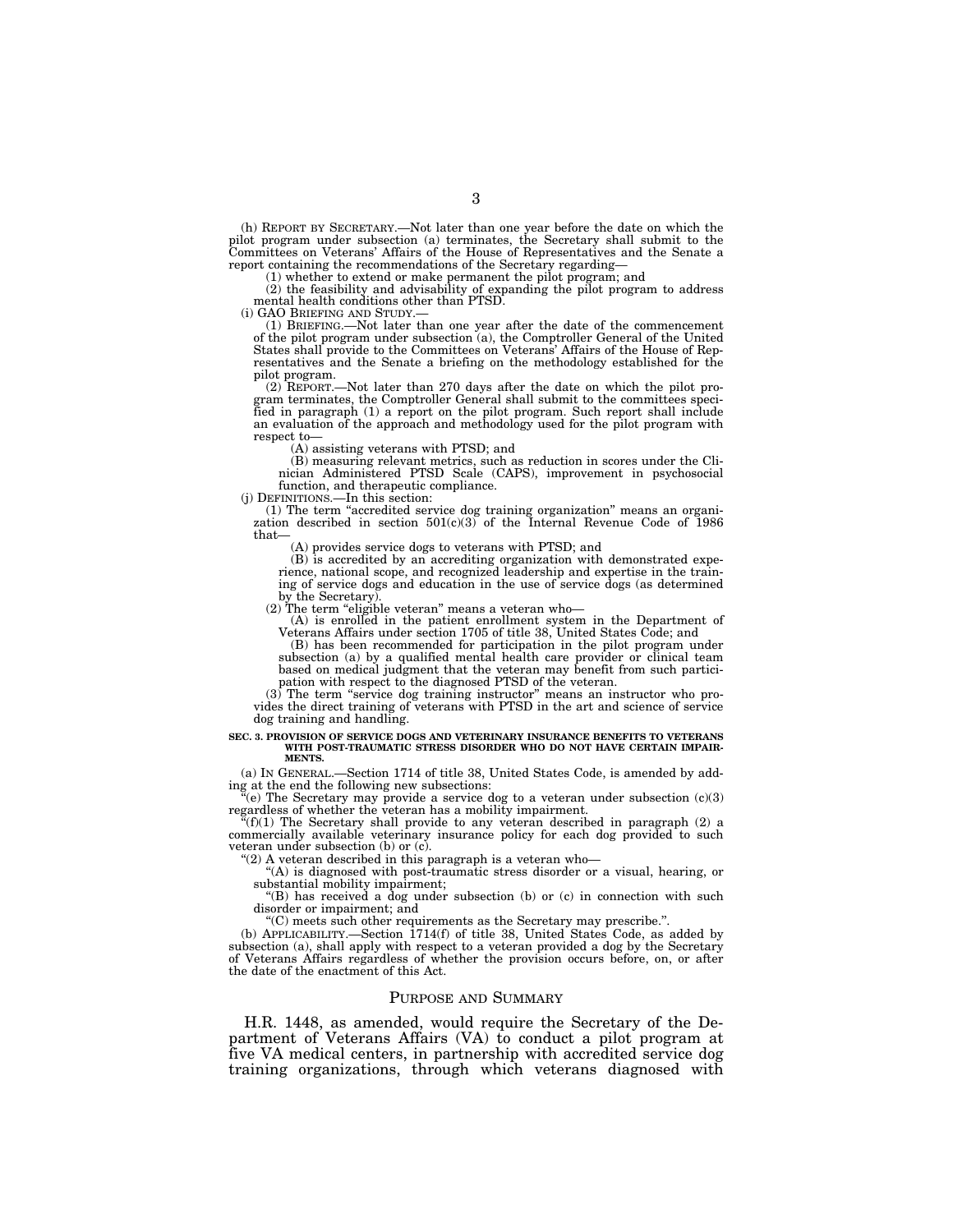post-traumatic stress disorder (PTSD) may participate in training mental health service dogs for therapeutic benefit. In addition, it removes VA's requirement that veterans with PTSD also have mobility impairment before being referred for a mental health service dog. It also extends VA's veterinary insurance benefit, currently available only to veterans who have received service dogs through VA for vision, hearing, and/or mobility impairments, to veterans who are prescribed mental health service dogs. Representative Steve Stivers of Ohio introduced H.R. 1448 on March 1, 2021.

#### BACKGROUND AND NEED FOR LEGISLATION

VA continues to be innovative and responsive to veterans' interest in adjunctive treatment approaches to promote their mental health and wellbeing, through expansion of Whole Health offerings at every VA medical center across the country and through implementation of prior Congressionally-mandated pilot programs to partner with non-VA entities in offering veterans opportunities to participate in animal-assisted therapies, sports and recreation programs, agricultural programs, and art therapy. VA also has an existing pilot program in the Palo Alto VA Medical Center polytrauma unit to offer veterans opportunities to help train service dogs for fellow veterans. Anecdotally, veterans involved in the Palo Alto pilot program have noted their satisfaction with and benefits from participation in the canine training, which is a trainingas-therapeutic model. The intent of the Committee with the current legislation is to expand the number of veterans who may access this form of adjunctive treatment for PTSD and to make it more geographically accessible. The non-governmental entities with which VA enters into agreements to conduct the pilot program must submit to VA certification that they: (1) are organizations described in section 501(c)(3) of the Internal Revenue Code of 1986; (2) are accredited by an accrediting organization with demonstrated experience, national scope, and recognized leadership and expertise in the training and use of service dogs; and (3) have recognized expertise and staff experienced in training mental health service dogs specifically.

VA has an existing process by which it assesses, prescribes, and refers veterans for service dogs, and maintains contracts with accredited service dog organizations for pairing and provision of service dogs. VA does not purchase service dogs for veterans as part of this process, and veterans who are provided with a service dog are not charged for the service dog. Veterans with a diagnosis of PTSD are eligible for that process, but only if they have mobility impairment in addition to PTSD. The intent of this legislation is to remove the additional mobility impairment requirement and allow veterans to participate in the VA service dog assessment, prescription, and referral process solely on the basis of their PTSD diagnosis.

Currently, VA offers a veterinary insurance benefit to veterans who are prescribed and receive service dogs through VA. That benefit is only offered to veterans who receive service dogs on the basis of visual, hearing, and/or mobility impairment. This legislation expands the category of veterans who are offered the veterinary insurance benefit to include veterans with PTSD who receive service dogs through VA.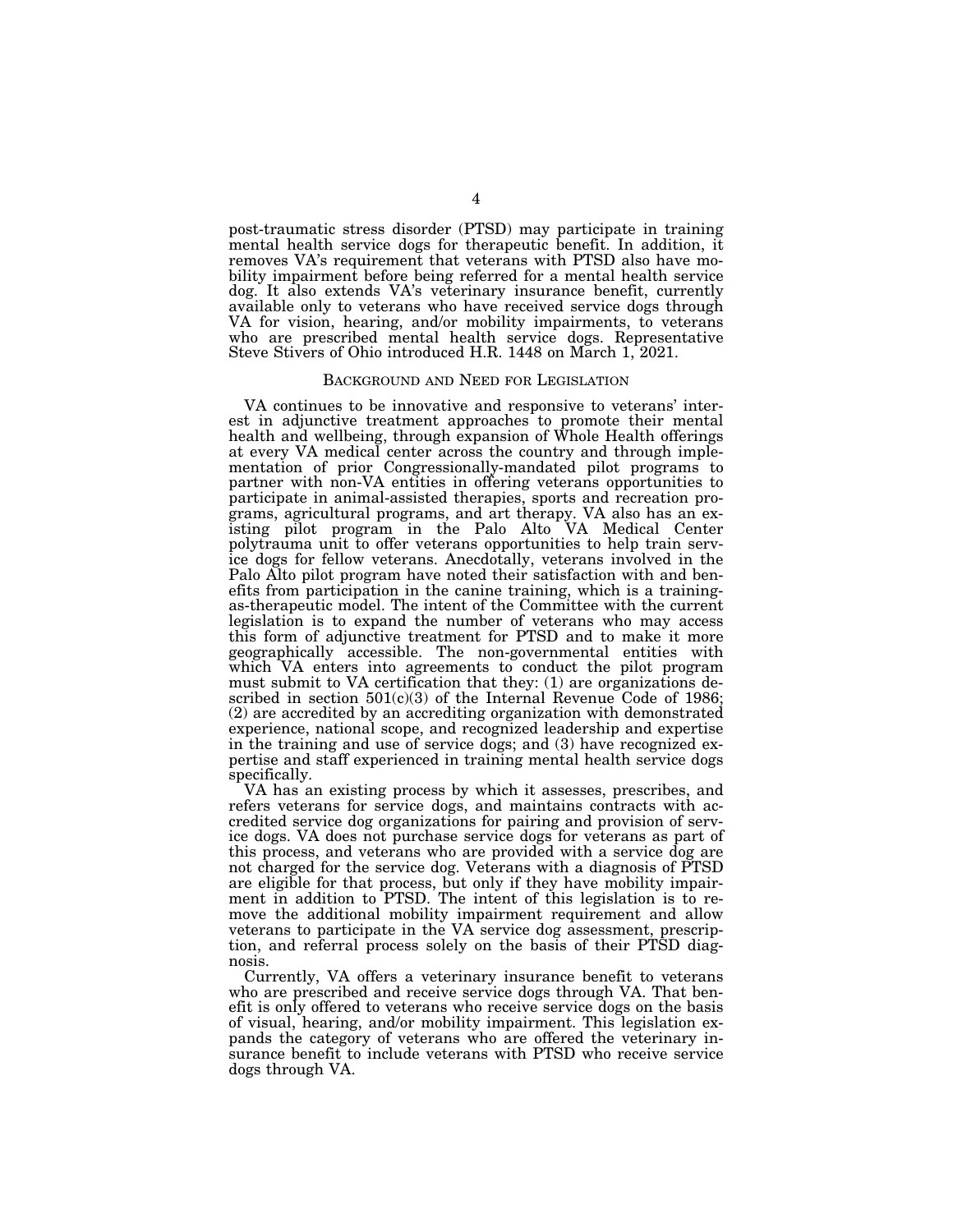#### **HEARINGS**

H.R. 1448, as introduced, was examined at a legislative hearing by the Subcommittee on Health on April 15, 2021. The following witnesses testified at the hearing: The Honorable Mark Takano, U.S. House of Representatives, 41st Congressional District of California; The Honorable Lauren Underwood, U.S. House of Representatives, 14th Congressional District of Illinois; The Honorable Steve Stivers, U.S. House of Representatives, 15th Congressional District of Ohio; The Honorable Cynthia Axne, U.S. House of Representatives, 3rd Congressional District of Iowa; The Honorable Brenda L. Lawrence, U.S. House of Representatives, 14th Congressional District of Michigan; The Honorable Hakeem S. Jeffries, U.S. House of Representatives, 8th Congressional District of New York; Mr. Marquis Barefield, Assistant National Legislative Director, Disabled American Veterans; Mr. Brian Dempsey, Government Affairs Director, Wounded Warrior Project; Ms. Lindsay Church, Executive Director/Co-Founder, Minority Veterans of America; Dr. Clifford A. Smith, Director, Analytics, Innovations and Collaborations Veterans Health Administration, U.S. Department of Veterans Affairs; Dr. Amanda Johnson, Director, Women's Reproductive Health Veterans Health Administration, U.S. Department of Veterans Affairs.

#### COMMITTEE CONSIDERATION

On May 5, 2021, the full Committee met in an open session, a quorum being present, to consider H.R. 1448. An amendment in the nature of a substitute was offered by Representative Mike Bost of Illinois. The amendment was agreed to by voice vote. The Committee ordered that H.R. 1448, as amended, be ordered favorably reported to the House of Representatives.

#### COMMITTEE VOTES

Clause 3(b) of rule XIII of the Rules of the House of Representatives requires the Committee to list the recorded votes on the motion to report the legislation and amendments thereto. A motion to favorably report H.R. 1448, as amended, to the House of Representatives was offered by Ranking Member Mike Bost of Illinois and agreed to by voice vote.

#### SECTION-BY-SECTION DESCRIPTION

#### *Section 1. Short title*

Section 1 establishes the title of the bill as Puppies Assisting Wounded Servicemembers for Veterans Therapy Act or the PAWS for Veterans Therapy Act.

#### *Section 2. Department of Veterans Affairs pilot program on dog training therapy*

Section 2 requires VA to establish five pilot sites at VA medical centers for veterans with PTSD to participate in service dog training for therapeutic benefit. VA must enter into agreements with accredited, non-governmental service dog training organizations to establish and conduct the pilot programs for five years.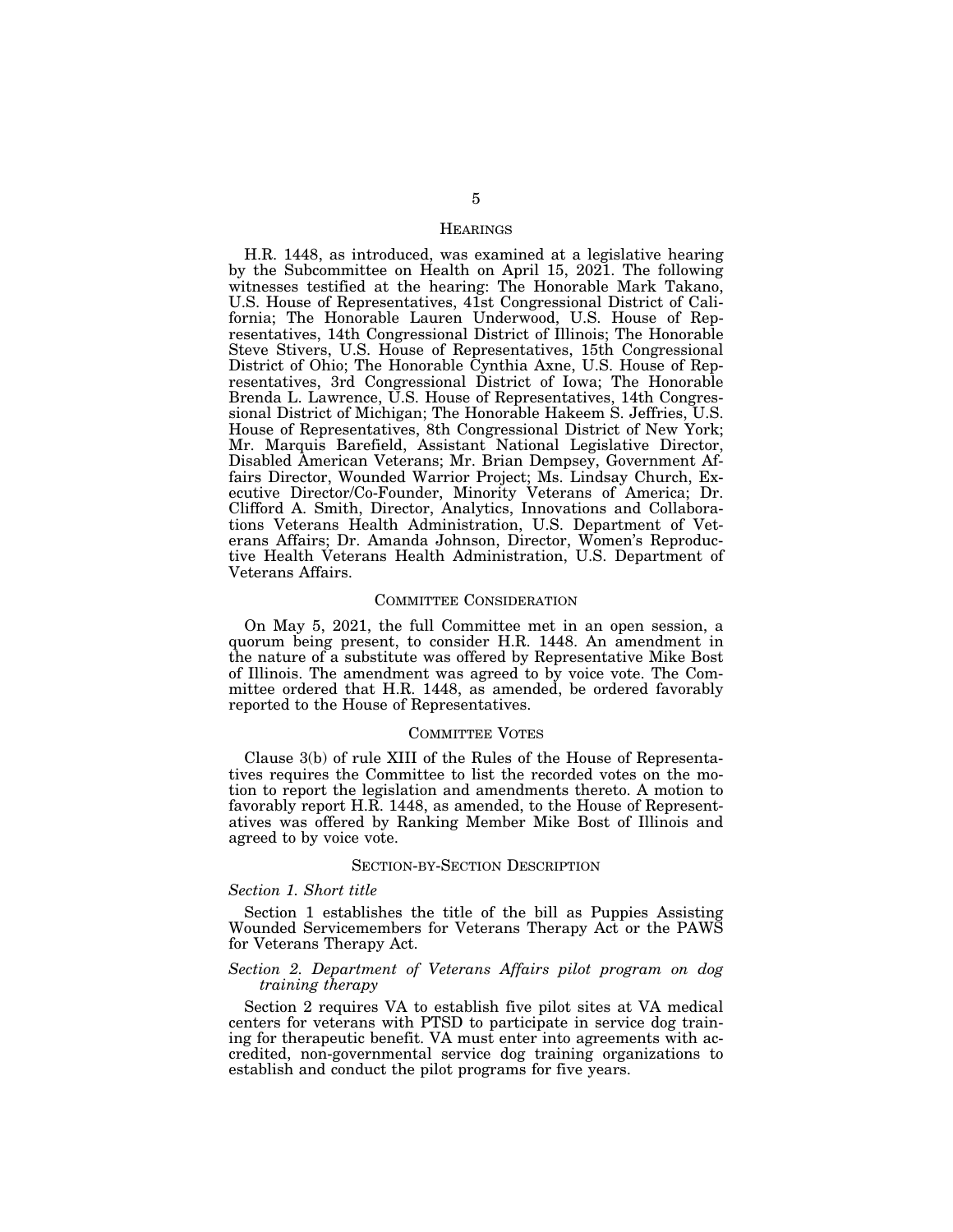### *Section 3. Provision of service dogs and veterinary insurance benefits to veterans with post-traumatic stress disorder who do not have certain impairments*

Section 3 would amend section 1714 of title 38, United States Code, to clarify that VA may provide a service dog to a veteran under subsection  $(c)(3)$  regardless of whether the veteran has a mobility impairment. It also requires VA to provide to any veteran described in paragraph (2) a commercially available veterinary insurance policy for each dog provided to such veteran under subsection (b) or (c).

#### CONGRESSIONAL BUDGET OFFICE COST ESTIMATE

The Committee did not receive a formal score on the amended bill in time for filing.

#### COMMITTEE OVERSIGHT FINDINGS

In compliance with clause  $3(c)(1)$  of rule XIII and clause  $(2)(b)(1)$ of rule X of the Rules of the House of Representatives, the Committee's oversight findings and recommendations are reflected in the descriptive portions of this report.

#### CONSTITUTIONAL AUTHORITY STATEMENT

Pursuant to Article I, section 8 of the United States Constitution, H.R. 2942, as amended is authorized by Congress' power to "provide for the common Defense and general Welfare of the United States.''

#### EARMARK STATEMENT

H.R. 1448, as amended does not contain any Congressional earmarks, limited tax benefits, or limited tariff benefits as defined in clause 9 of rule XXI of the Rules of the House of Representatives.

#### FEDERAL MANDATES STATEMENT

The Committee adopts as its own the estimate of Federal mandates regarding H.R. 1448, as amended, prepared by the Director of the Congressional Budget Office pursuant to section 423 of the Unfunded Mandates Reform Act.

#### ADVISORY COMMITTEE STATEMENT

No advisory committees within the meaning of section 5(b) of the Federal Advisory Committee Act would be created by H.R. 1448, as amended.

#### PERFORMANCE GOALS

In accordance with clause  $3(c)(4)$  of rule XIII of the Rules of the House of Representatives, the Committee's performance goals and objectives are to continue to encourage the design, evaluation, implementation, and dissemination of VA's adjunctive therapeutic opportunities for veterans with mental health challenges.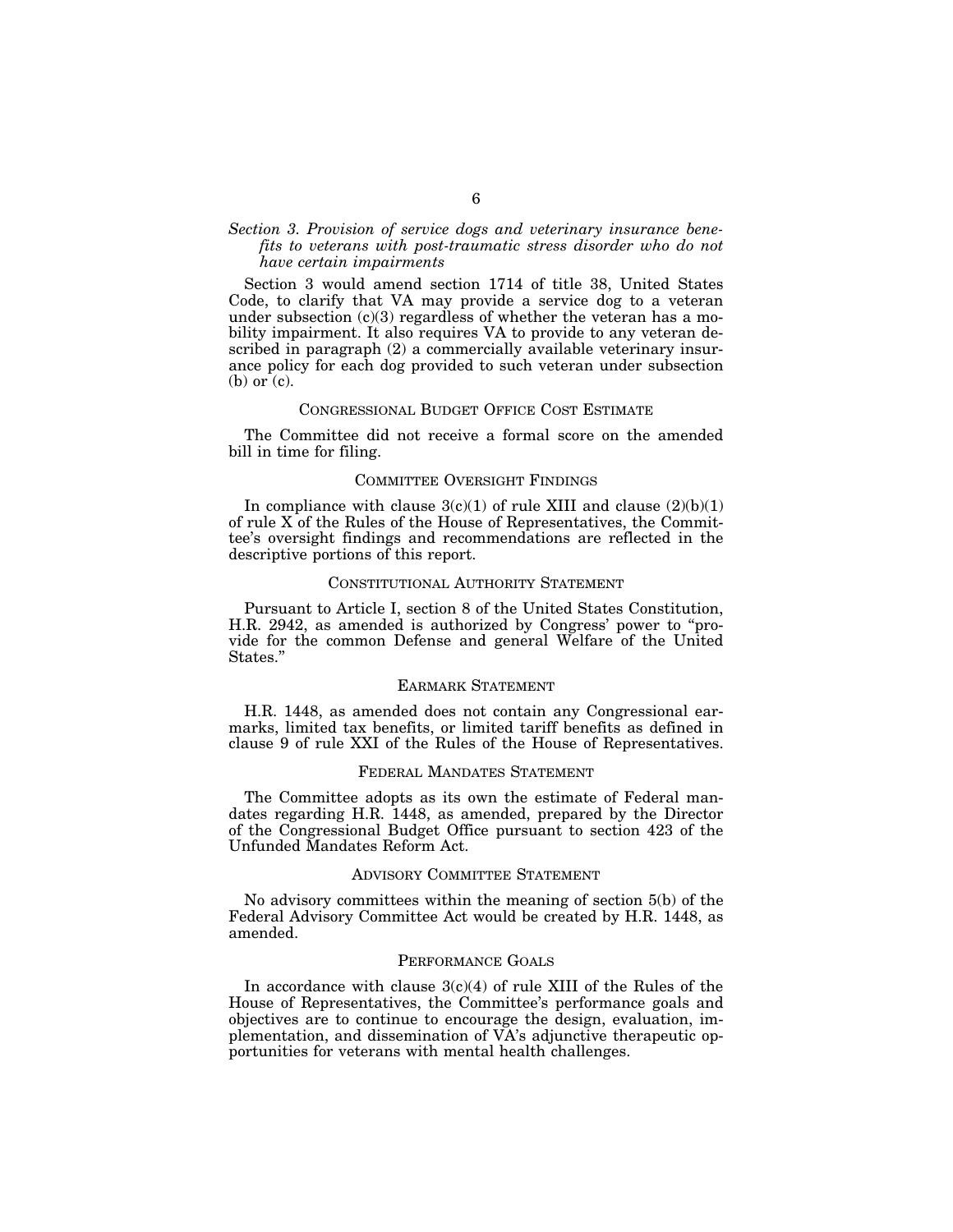#### APPLICABILITY TO LEGISLATIVE BRANCH

The Committee finds that H.R. 1448, as amended, does not relate to the terms and condition of employment or access to public services or accommodations within the meaning of section 102(b)(3) of the Congressional Accountability Act.

#### STATEMENT ON DUPLICATION OF FEDERAL PROGRAMS

Pursuant to clause  $3(c)(5)$  of rule XIII of the Rules of the House of Representatives, the Committee finds that no provision of H.R. 1448, as amended establishes or reauthorizes a program of the Federal Government known to be duplicative of another Federal program, a program that was included in any report from the Government Accountability Office to Congress pursuant to section 21 of Public Law 111–139, or a program related to a program identified in the most recent Catalog of Federal Domestic Assistance.

#### CHANGES IN EXISTING LAW MADE BY THE BILL, AS REPORTED

In compliance with clause 3(e) of rule XIII of the Rules of the House of Representatives, changes in existing law made by the bill, as reported, are shown as follows (new matter is printed in italics and existing law in which no change is proposed is shown in roman):

#### **TITLE 38, UNITED STATES CODE**

\* \* \* \* \* \* \*

## **PART II—GENERAL BENEFITS**

\* \* \* \* \* \* \*

**CHAPTER 17—HOSPITAL, NURSING HOME, DOMICILIARY, AND MEDICAL CARE** 

\* \* \* \* \* \* \*

## SUBCHAPTER II—HOSPITAL, NURSING HOME, OR DOMICILIARY CARE AND MEDICAL TREATMENT \* \* \* \* \* \* \*

#### **§ 1714. Fitting and training in use of prosthetic appliances; guide dogs; service dogs**

 $(a)(1)$  Any veteran who is entitled to a prosthetic appliance shall be furnished such fitting and training, including institutional training, in the use of such appliance as may be necessary, whether in a Department facility or other training institution, or by outpatient treatment, including such service under contract, and including travel and incidental expenses (under the terms and conditions set forth in section 111 of this title) to and from such veteran's home to such hospital or training institution.

(2) In furnishing prosthetic appliances under paragraph (1), the Secretary shall ensure women veterans are able to access clinically appropriate prosthetic appliances through each medical facility of the Department.